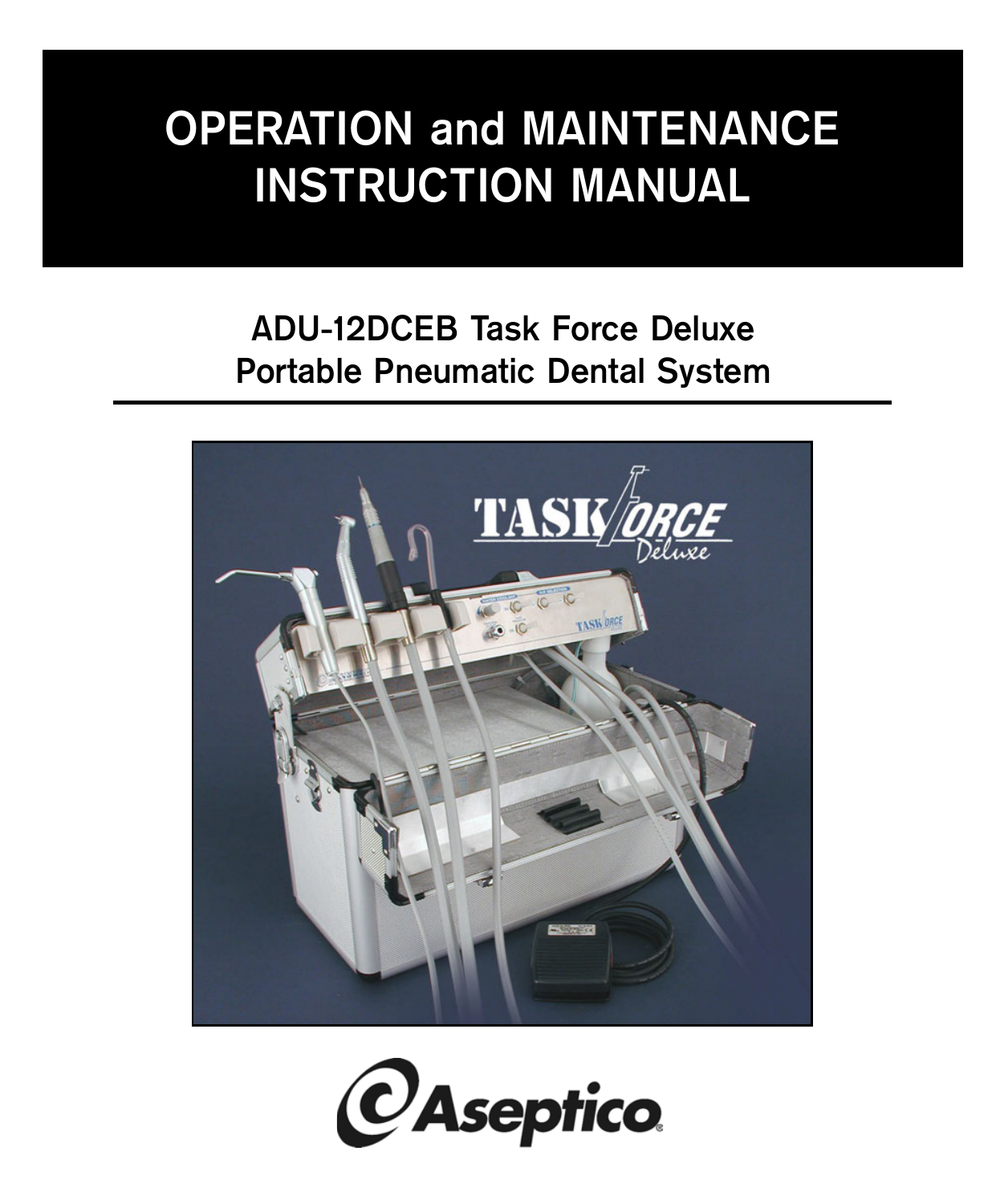# TABLE OF CONTENTS:

| Package Contents      |
|-----------------------|
|                       |
| Setting Up the Unit 1 |
|                       |
| Maintenance 5         |
| Warranty Back Cover   |

# SPECIFICATIONS:

| $12.5$ " x $17.5$ " x $7.5$ "                                                                       |
|-----------------------------------------------------------------------------------------------------|
| (32 cm x 44 cm x 19 cm)                                                                             |
| 32.6 lbs (14.8 kg)                                                                                  |
| 115 VAC, 60 Hz or<br>230 VAC, 50 Hz                                                                 |
| 6.3A at 115 VAC or<br>4A at 230 VAC                                                                 |
| 115V Operation: 6.3A, 125V<br>Medium Time Delay<br>230V Operation: 4A, 250V Slo-<br><b>Blo Type</b> |
| 1/2 H.P. Oil-Free<br>Compressor/Vacuum Pump                                                         |
| Water Supply Tank: 900 mL (0.95 Quart)                                                              |
| 946 mL (1 Quart)                                                                                    |
| 1.35 CFM @ 4.0 In. Hg.                                                                              |
|                                                                                                     |

Environmental Conditions:

Intended for indoor use in an office environment of 10°C - 40°C, 10% - 90% humidity, non-condensing.

# PACKAGE CONTENTS

- ADU-12DCEB System Case/Control Box
- Highspeed and Lowspeed Handpiece Controls
- TA-90D 3-Way Air/Water Syringe with Tip
- NWS-8 Water Supply Tank
- 730068-08 Waste Container
- **E** Flectric Foot Switch
- Saliva Ejector Vacuum System
- Remote AC Power Cord
- AA-12CSB Case Stand-Off Bracket
- Two (2) Extra Fuses  $\blacksquare$
- Shoulder Strap
- **Manual**



P.O. Box 1548 • Woodinville, WA 98072 8333 216<sup>th</sup> Street S.E. • Woodinville, WA 98072 International (425) 487-3157 • Toll Free (800) 426-5913 www.aseptico.com • info@aseptico.com

|              | To prevent injury to people and damage to<br>property, please heed relevant warnings and<br>remarks. They are marked as follows:<br><b>WARNING:</b> Serious injury or death may result if<br>ignored. |
|--------------|-------------------------------------------------------------------------------------------------------------------------------------------------------------------------------------------------------|
|              | <b>CAUTION:</b> Damage to property or the<br>environment may result if ignored.                                                                                                                       |
| <b>NOTE:</b> | Important additional information<br>and hints                                                                                                                                                         |

### **WARNING:**

Device not suitable for use in the presence of flammable gasses or gasseous oxidizers.

WARNING: This device has been tested and found to comply with the emissions requirements of IEC 60601-1-2:2001-09. These requirements provide reasonable protection against harmful electromagnetic interference in a typical medical installation. However, high levels of radio-frequency (RF) emissions from electrical devices, such as cellular phones, may disrupt the performance of this device. To mitigate disruptive electromagnetic interference, position this device away from RF transmitters and other sources of electromagnetic energy.

# Available Accessories:

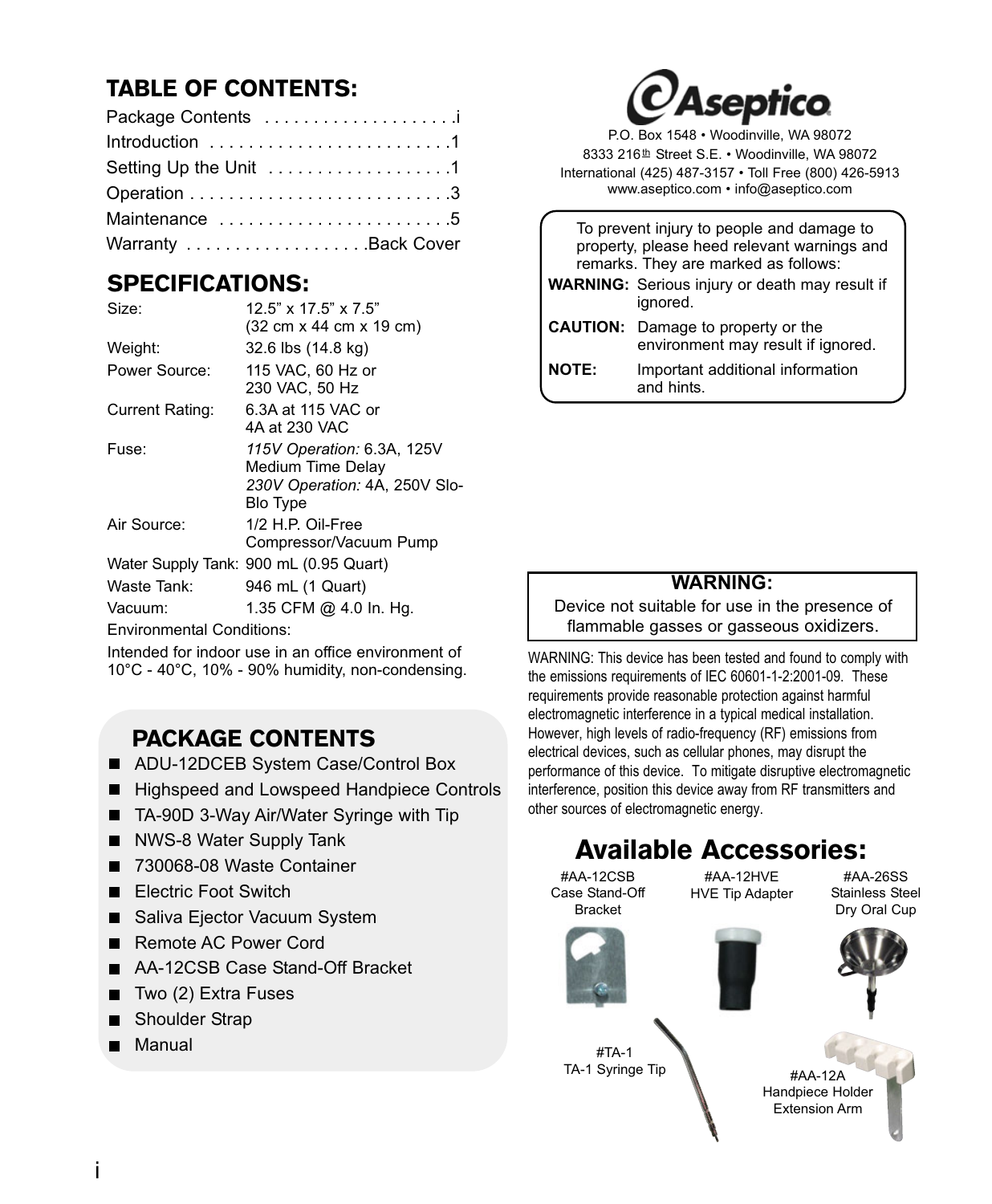Your new Aseptico ADU-12DCEB Task Force Deluxe delivery system is one of the finest portable pneumatic units available to the dental profession.

The self-contained ADU-12DCEB is designed for portable field use. The system features a three-way air/water syringe, highspeed and lowspeed handpiece controls, and saliva ejector vacuum. A pressurized water tank supplies water for handpiece coolant and syringe. The Task Force Deluxe is powered by a switchable dual voltage oilless air compressor.

*Congratulations!*

This system is engineered to provide many years of reliable service. Please read the instructions provided in this manual to receive the best and longest service from your Aseptico equipment.

Separate manuals may be provided to cover the operation and maintenance of handpieces or other accessories for your unit.

# SETTING UP THE UNIT:

- 1. Place the ADU-12DCEB Task Force Deluxe in an upright position (the carrying handle at the top) on a flat, stable surface.
- 2. Unlatch and open the case. Install AA-12CSB Bracket to hold up case lid. *(Figure 1)*
- 3. Verify that the voltage selector insert is configured properly by checking the voltage indicator on the voltage selector module *(Figure 2)*. The voltage module is located behind the sliding panel on the rear of the ADU-12DCEB *(Figure 7, page 2)*. The voltage selector insert must be installed in the "120" position for 110V-120V 60Hz operation or in the "240" position for 220V-250V 50Hz operation.

#### **WARNING:** ALWAYS DISCONNECT POWER TO THE SYSTEM BEFORE OPENING VOLTAGE SELECTOR MODULE

To switch the voltage configuration, disconnect power cord and insert a small flat screwdriver under the locking tab in the front of module. Gently depress tab until the fuse housing releases *(Figure 3, page 2)*. Carefully remove fuse housing to reveal voltage selector insert *(Figure 4).* Pull insert out of housing, turn it around and reinsert into housing with proper voltage indicator facing out *(See Figure 5, page 2)*.



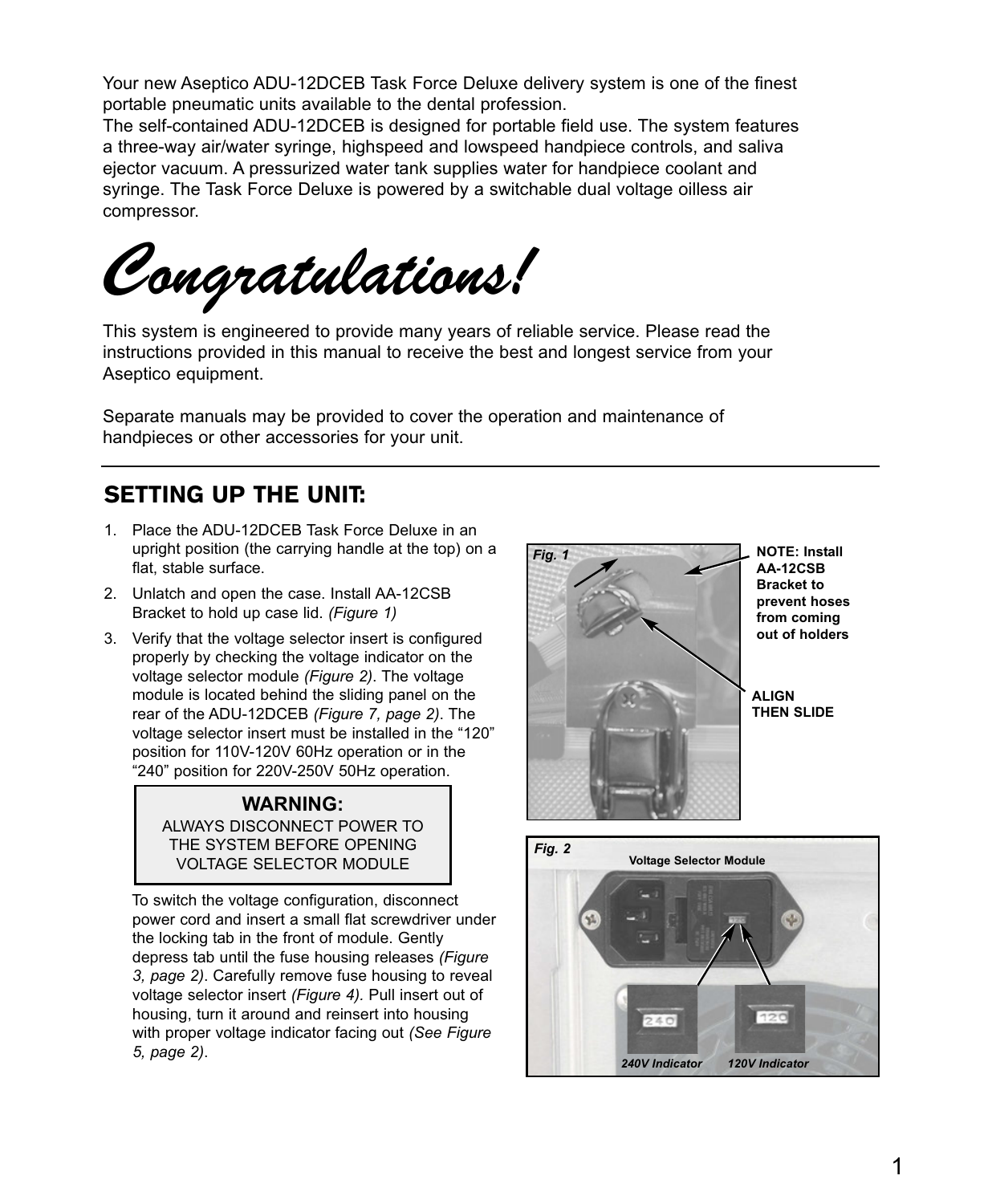# SETTING UP THE UNIT...Cont'd

**IMPORTANT: For 110V-120V use, check that the fuse in use is a 6.3A medium time delay; for 220V-250V use, check that the fuse is a 4A Slo-Blo type. User may have to change fuses before use.**

For 220V-250V use, confirm that the power cord is correct for the country of usage and carries the proper certifications.



*FUSES LOCATED*

Carefully reinstall fuses into fuse holder and slide



*Fig. 5*

*Fig. 3 Fig. 4*

*Fig. 6*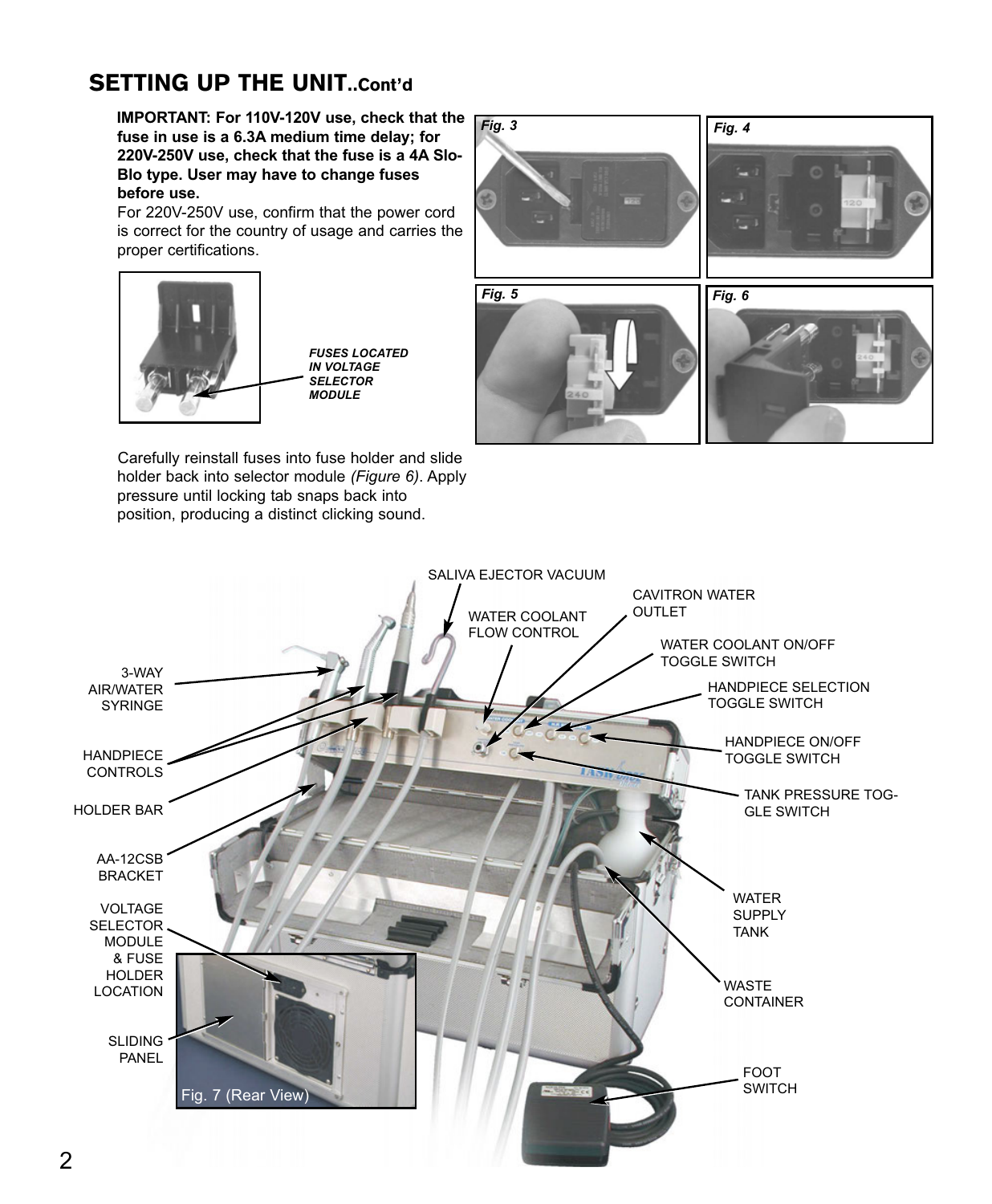# SETTING UP THE UNIT..Cont'd

- 4. Place the syringe, highspeed handpiece and lowspeed handpiece in their proper holders on the holder bar.
- 5. Place the foot switch on the floor.
- 6. Remove the cap from the white plastic water supply tank and fill with clean water. Reinstall the cap and place water supply tank into retainer strap inside Task Force Deluxe case.
- 7. Attach the saliva ejector hose onto the top of the waste container by pushing in and rotating 1/4 turn *(Figure 8)*. Verify that the vacuum line and waste container are properly installed. Hang the saliva ejector hose in its holder on the holder bar.

*TO INSTALL SALIVA EJECTOR HOSE, TURN CONNECTOR 1/4 TURN CLOCKWISE*



*VACUUM LINE WITH QUICK DISCONNECT*

### OPERATION:

#### **FOOT SWITCH**

All Task Force Deluxe system components are activated by the on/off foot switch. The foot switch enables the operation of the handpieces, saliva ejector and the 3-way air/water syringe.

#### **CAUTION:**

Releasing and depressing the foot switch within two seconds may cause the compressor/ vacuum pump to stall and blow the fuses when the handpiece on/off toggle switch is in the 'OFF' position. To prevent this, wait two or more seconds after releasing footswitch before depressing it again.

#### **COMPRESSED AIR SUPPLY**

The ADU-12DCEB contains a 1/2 HP compressor/ vacuum pump that powers all functions. The compressed air supply and vacuum are available only when the foot switch is depressed.

#### **THREE-WAY AIR/WATER SYRINGE**

The ADU-12DCEB Task Force Deluxe features a TA-90D three-way air/water syringe with quick change autoclavable tips. To remove a tip, press on the locking collar surrounding the tip socket and pull the used tip straight out of the socket (see Fig. 9). To insert a new tip, press locking collar and push tip into socket as far as it will go. Release collar and gently tug on tip before using to ensure that tip is securely locked into socket.

#### **Syringe Tip Sterilization:**

- **1)** Remove contaminated syringe tip.
- **2)** Remove all visible signs of contamination before autoclaving.
- **3)** Autoclave tip at 132° C (270° F) for ten minutes.
- **4)** Sterilize between each patient use.

**NOTE**: Since only the tips can be autoclaved, it is recommended that the Air/Water Syringe be bagged with a disposable, single-use plastic sleeve between each patient use.



### $\wedge$  note

Avoid damage to the syringe by removing the tip when closing the ADU-12DCEB case for transportation.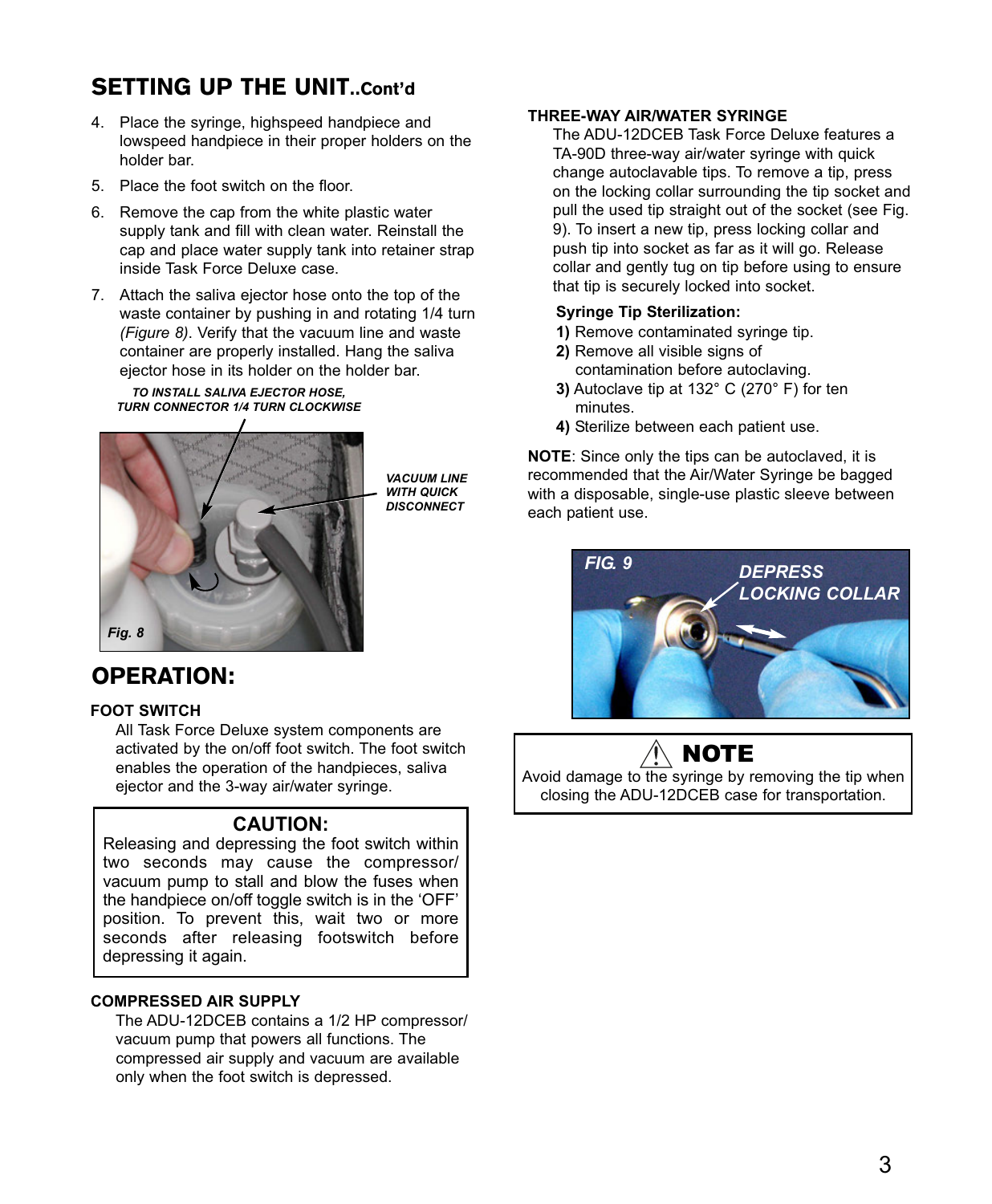

#### **HANDPIECE CONTROLS**

The Aseptico ADU-12DCEB includes a manual handpiece control system. The system includes one highspeed control with water coolant and one lowspeed control. The handpiece selection switch allows the user to select highspeed or lowspeed operation, and the handpiece on/off toggle switch turns the selected handpiece on or off.

#### **TANK PRESSURE TOGGLE SWITCH**

Turns the pressure to the water supply tank on or off. Turn switch off before removing water supply tank.

#### **WATER COOLANT ON/OFF TOGGLE SWITCH**

Turns water coolant to highspeed handpiece on or off.

#### **WATER COOLANT FLOW CONTROL**

Adjusts the flow of water coolant to the highspeed handpiece control from off to full spray when the water coolant on/off toggle switch is in the "ON" position.

#### **CAVITRON WATER OUTLET**

Provides water via standard 1/4" quick disconnect to independent Cavitron or scaler units requiring a water supply.

#### **PRESSURIZED WATER SUPPLY SYSTEM**

The Aseptico ADU-12DCEB incorporates a self contained pressurized water system. This consists of a 900 mL white plastic tank dispensing water through the 3-way syringe and highspeed handpiece control. Before removing the tank for refilling, it must be depressurized. Turn off the tank pressure toggle switch to release pressure in the water system. Then unscrew the cap from tank and fill tank with water. Screw cap back onto tank. Sterilization of tank is recommended between patient use.



### **WARNING:**

THE WATER SUPPLY TANK IS PRESSURIZED DURING OPERATION. DEPRESSURIZE WATER TANK BY TURNING OFF TANK PRESSURE TOGGLE SWITCH BEFORE REMOVAL.

#### **SALIVA EJECTOR VACUUM SYSTEM**

The Saliva Ejector is powered by the compressor/vacuum pump and is a self contained oral evacuation system. It is supplied with a plastic waste container and a saliva ejector hose.

To operate, attach the saliva ejector hose to the top of the waste container and insert a standard saliva ejector tip. To activate the saliva ejector, depress the foot switch.

Waste from the vacuum system will collect in the clear plastic waste container. When the waste container is over 1/2 full, it must be emptied to prevent a back-up in the system. After each use, the vacuum system should be cleaned by running clean water or vacuum system cleanser through the saliva ejector hose and by thoroughly cleaning the waste container. **CAUTION:** Use only NONfoaming cleansers in the vaccum lines. Use a new saliva ejector tip for each patient.

### **NOTE:**

The waste container has a ball float shutoff to prevent accidental overflow. If the waste container becomes full and the ball float activates, the vacuum motor may not restart, and could potentially blow the fuse. Immediately empty waste container to continue operation.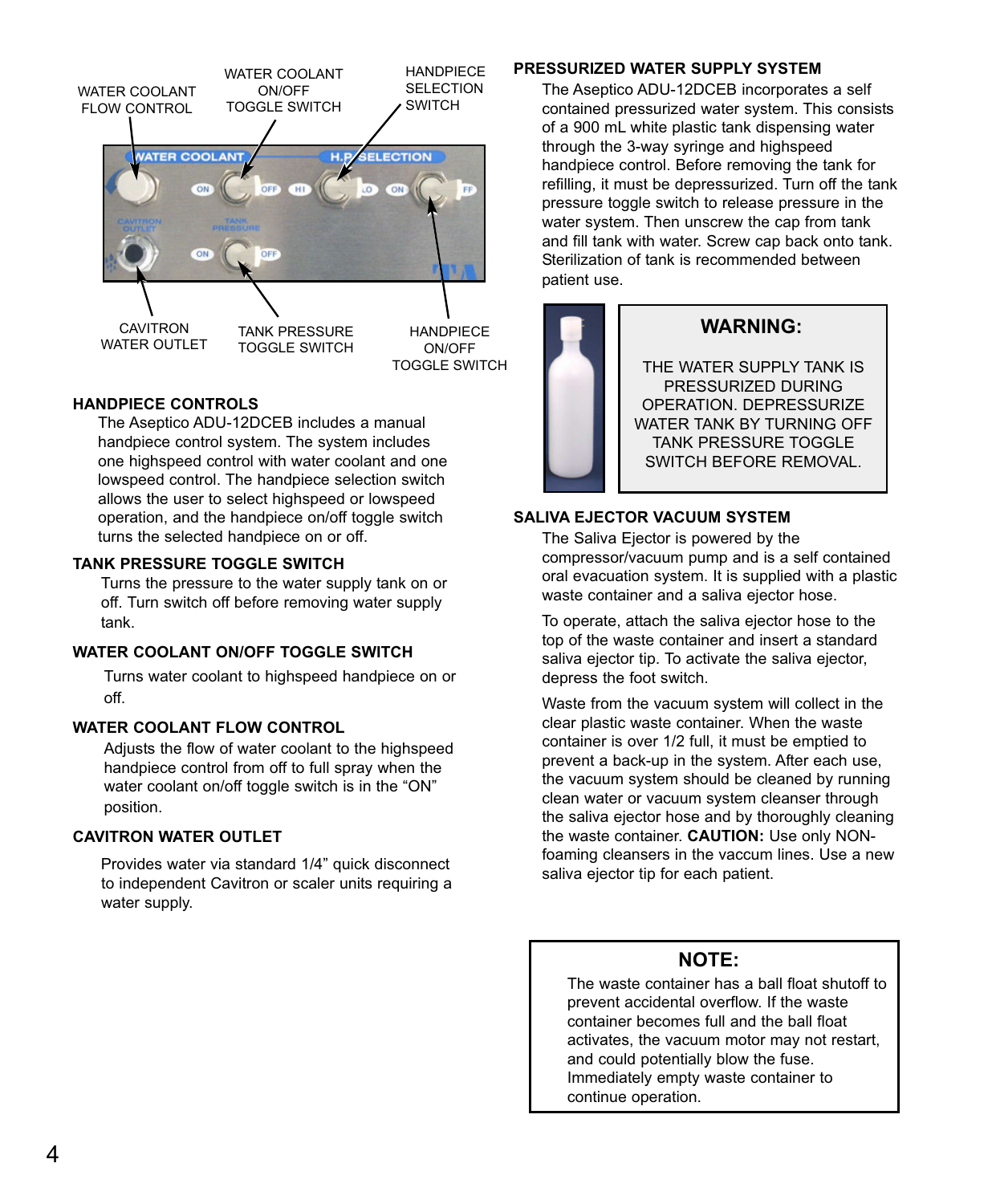# MAINTENANCE:

Because of its simple design, the Aseptico ADU-12DCEB Task Force Deluxe requires very little maintenance. Any maintenance that is needed can be performed in minutes.

### **BLEEDING THE SYSTEM**

If the unit will not be used for an extended period of time, or the unit might be subjected to freezing conditions, you should bleed the system. Simply empty the contents of the water supply tank and install the cap back onto the tank. Operate the air/water syringe and highspeed handpiece with water coolant 'on' until just air comes through the water lines. Pack unit and store as normal.

### **HANDPIECE FLUSH**

Flush the handpieces for about 5 seconds after every patient, and about 20 seconds at the beginning of each day.

### **GENERAL CLEANING**

The external surfaces of the case should be cleaned using a soft cloth moistened with a mild detergent solution. Any external surfaces of the unit that are contacted during use should be wiped down with a soft cloth moistened with a disinfectant at the beginning of each day and between each patient use.

As described in the vacuum section, the saliva ejector vacuum system should be thoroughly cleaned after each use.

### **WATER LINES**

Disinfect the water lines weekly. Prepare a 1:10 bleach solution (1 part household bleach to 10 parts water). Remove water reservoir and discard residual water. Replace empty water supply tank and air purge all waterlines. Fill water supply tank with bleach solution. Run bleach solution through all lines. Allow bleach solution to stand in lines for 10 minutes. Remove water supply tank and discard bleach. Flush water supply tank and all lines thoroughly with clean water. Air purge and leave lines dry until next clinical use.

| Problem:                         | Correction:                                                                                                                                                                                                                                                                                                                                                                           |
|----------------------------------|---------------------------------------------------------------------------------------------------------------------------------------------------------------------------------------------------------------------------------------------------------------------------------------------------------------------------------------------------------------------------------------|
| Unit will not start              | Check console to power connection.<br>Depress foot switch for operation.<br>Check that voltage selector module is set for source voltage.<br>Check fuse. If blown, replace with 6.3A/125V medium time delay fuse for 110V-120V<br>operation, or a 4A/250V slo-blo fuse for 220V-250V operation.                                                                                       |
| Unit starts but blows fuse       | Check that voltage selector module is set for source voltage.<br>Check vacuum waste container. If full, immediately empty to continue operation.<br>Check vacuum hose assembly for blockage. NEVER install a vacuum valve with a<br>shut-off control.<br>Depressurize water supply tank by turning off tank pressure toggle switch.<br>Check that fuse is correct for source voltage. |
| No water pressure                | Check water supply tank for water level and verify that cap is tight.<br>Turn tank pressure toggle switch "ON".<br>Depress foot switch for 5+ sec. to pressurize supply tank.<br>Turn water coolant flow knob counterclockwise to open.                                                                                                                                               |
| Insufficient vacuum              | Check vacuum waste container. If full, immediately empty to continue operation.<br>Check vacuum hose assembly for blockage. NEVER install a vacuum valve with a<br>shut-off control.<br>Check that waste container lid is properly seated and tightly secured.                                                                                                                        |
| Insufficient handpiece operation | Check that handpiece ON/OFF toggle is "ON".<br>Check that handpiece "SELECT" toggle is set to desired handpiece.<br>Check that handpiece tubing is untangled and not crimped.<br>Check handpiece connection for missing gasket.<br>c                                                                                                                                                  |

# **TROUBLESHOOTING:**